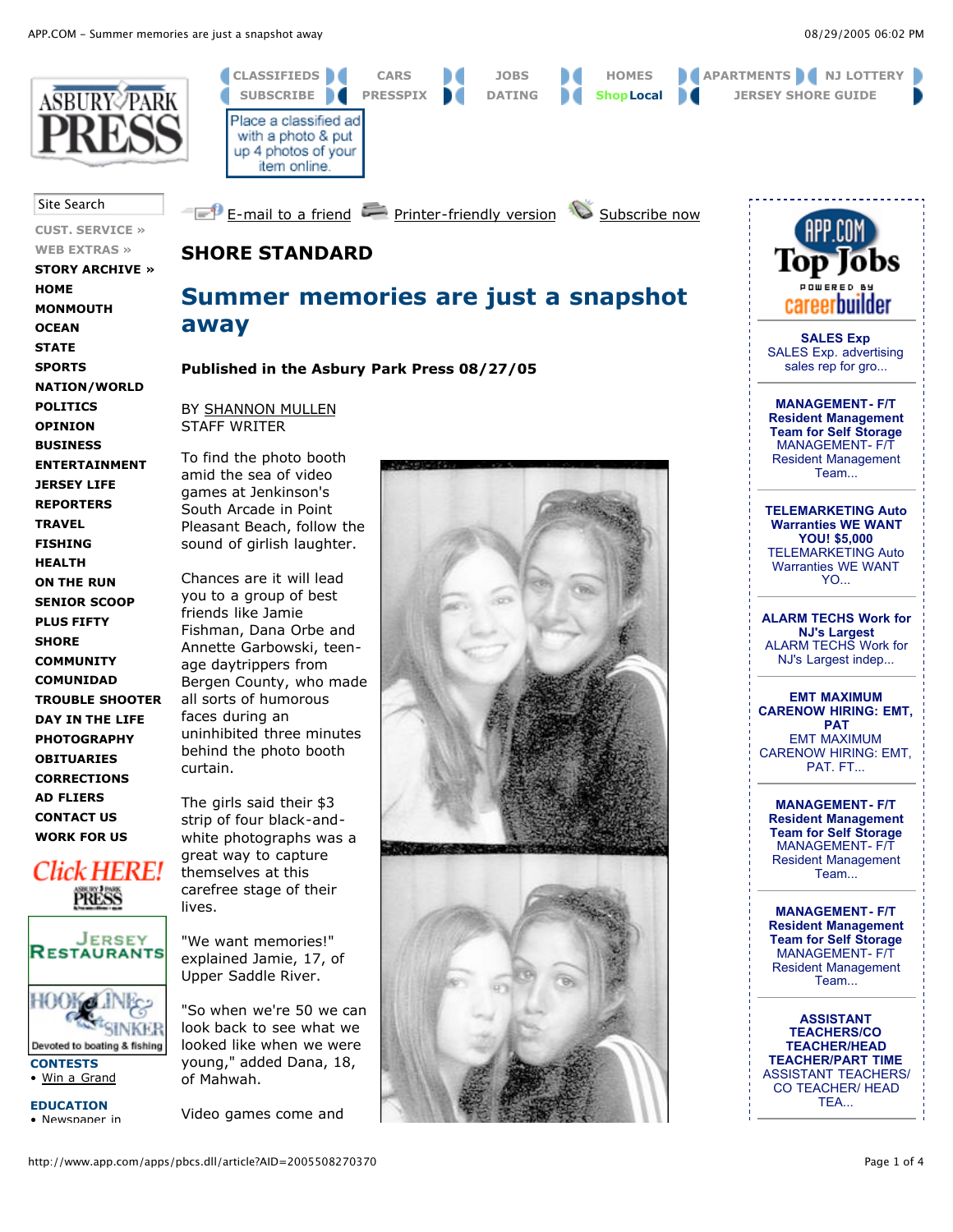### <u>•••••••••••••</u> Education Program

#### **MERCHANDISE** • Newspaper Store

## **PROMOTIONS**

- APP Yard Sale
- Taste of Home
- **Cooking**
- Earn \$600/mo.
- Kids Stuff Club
- Whatever Club
- **MARKETPLACE**
- **Local Coupons**
- **Fishing**
- Restaurants
- **Special Sections**
- Virtually Everything

## **ADVERTISING**

• Product Rates

### **LISTINGS**

- Jersey Autos Submit Club/Bar **Schedules**
- Graduation 2005
- Nursing
- Teaching
- **Father's Day Wishes**
- Mother's Day
- **Weddings**
- **Engagements**
- **Anniversaries**
- **Celebrations**
- **Dating**
- **Births**
- In Remembrance
- and Thank You's
- Hot Properties

#### **GANNETT NJ NEWSPAPERS**

- Asbury Park Press
- Gannett State
- Bureau
- Courier News
- Courier-Post The Daily Journal
- Daily Record
- Home News Tribune
- **Ocean County**
- **Observer**
- Times Beacon
- **Newspapers**

Other Gannett **Newspapers** 

go. Time Crisis (3) may be hot now, for example, but it'll be yesterday's news when Time Crisis (4) comes out. The photo booth, in contrast, quietly endures.

Photo booths have been around since the 1920s. Anatol Josepho, a Siberian immigrant and itinerant photographer, is credited with inventing the first photo booth in 1925, making this year the photo booth's 80th anniversary.

Photo booths soon became fixtures at amusement parks and five-and-dime stores, and they were all the rage during World War II. Their popularity slackened with the rise of Polaroid cameras, but even in the digital age there is something both of-themoment and timeless about them.

Today's state-of-the-art photo booths offer a variety of newfangled options, from sticker photos to interchangeable hairdos. But Jenkinson's has hung on to its decades-old film machines, which are periodically reconditioned.

"It's one of the few things that's stayed the same," said Victoria Corbo, 52, of Bronxville, N.Y. During their weeklong vacation in Ocean Grove, she and her 10-year-old daughter and mother — both of whom also are named Victoria Corbo — had their pictures taken at the photo booth at Jenkinson's South.

"I'm getting mine airbrushed!" her mother announced when their strip of photos emerged







Lindsey Weber, 14, left, and Allyson Dyl, 15. They live in Kearny and spend the summer in Lavallette.

**Related news from the Web** Latest headlines by topic: • Games

Powered by Topix.net

**- advertisements -**

# All Top Jobs **About Top Jobs**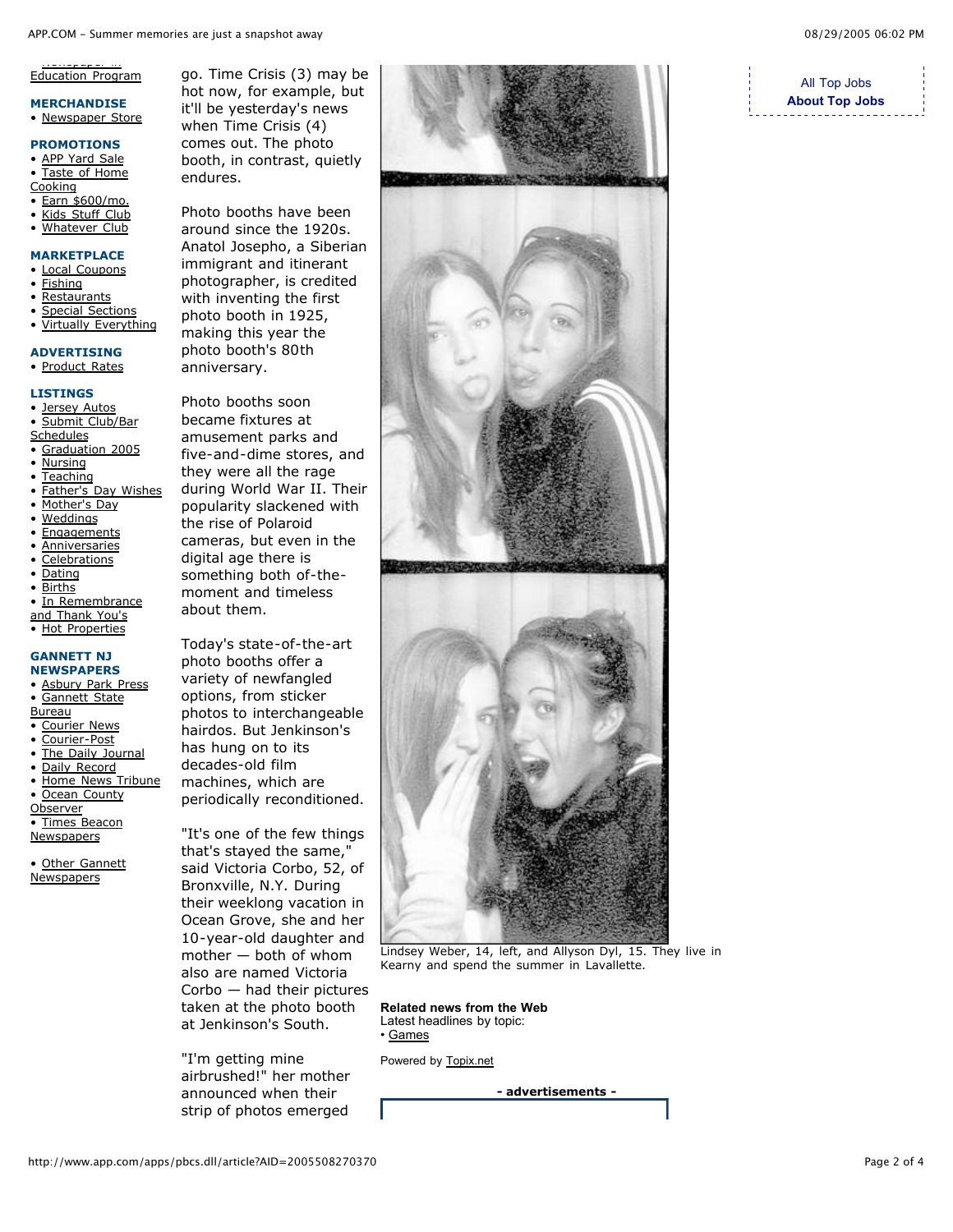from the machine.

Gary Gulley, a regional salesman for Photo-Me USA, a Texas-based company that holds a 1946 patent on the type of photo booth that Jenkinson's has, has fond childhood memories of the photo booth in the F.W. Woolworth five-and-dime store in Amarillo, Texas. When the Woolworth stores closed nationwide in the 1990s, he said, it cost Photo-Me USA about \$1 million a year in lost revenue in New York City alone.

"We never got over that," he said.

In recent years, though, people have grown nostalgic for the old-style photo booths, he said. A few books have been published on the subject, and Photo-Me USA now rents out about a dozen reconditioned machines per week across the country for use at weddings, company picnics, bar mitzvahs and other special events.

The candid quality of these photos goes a long way toward explaining their lasting appeal, Gulley said.

"The photos are so random, you don't know exactly when the flash is going to take place, so you're going to be caught a little bit by surprise," he said.



**Wealth Building Secrets**

**Holistic Nutrition School**

curriculum & community www.integrativenutrition.com

www.esioffers.com

Want to learn how to be a millionaire? Click here

1yr program dist. learning options. Exceptional

Even high-tech teen-agers such as Allyson Dyl, 15, and Lindsey Weber, 14, find the old-fashioned photo booths appealing. The friends had their pictures taken together one recent rainy day at Jenkinson's North Arcade.

"We were just like, "Let's go do photos,' " Allyson said. She and Lindsey live in Kearny and spend the summer in Lavallette.

Manuel and Rebecca Viana of Brick had a digital camera and a mobile camera